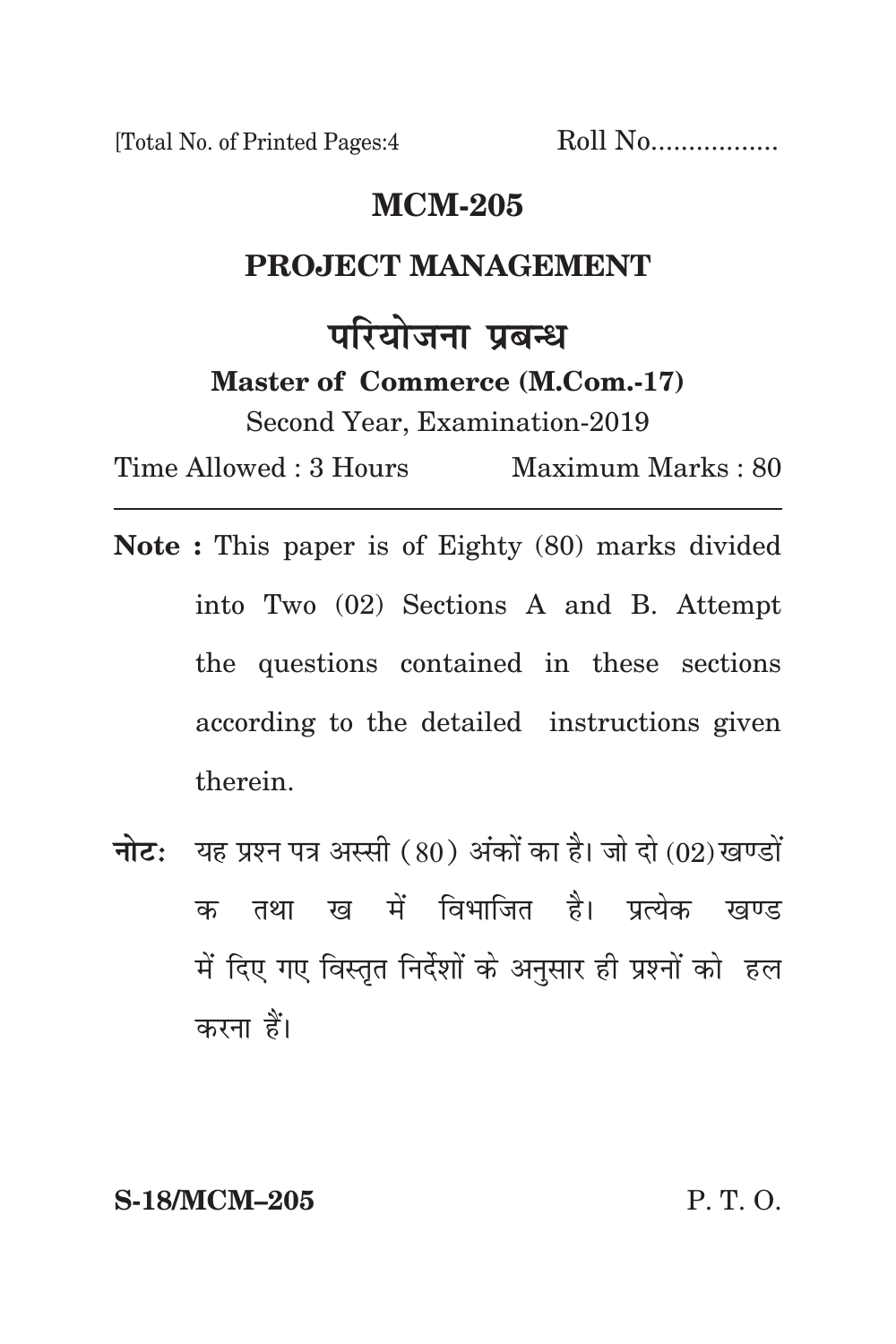## Section-A/<u>खण्ड-</u>'क'

(Long Answer type Questions/दीर्घ उत्तरीय प्रश्न) Note: Section-'A' contains Five (05) long answer type questions of Fifteen (15) marks each. Learners are required to answer any three (03) questions only.  $(3 \times 15 = 45)$ 

- नोट: खण्ड-'क' में पाँच (05) दीर्घ उत्तरों वाले प्रश्न दिए गए हैं. प्रत्येक प्रश्न के लिए पन्द्रह (15) अंक निर्धारित हैं शिक्षार्थियों को इनमें से केवल तीन (03) प्रश्नों के उत्तर देने हैं।
- 1. What are the important phases of a project life cycle? Discuss each phase briefly with key issues involved in it.

एक परियोजना के जीवन चक्र के महत्त्वपूर्ण चरण क्या हैं? इसमें सम्मिलित प्रत्येक चरण की उनके प्रमख मद्दों के साथ, संक्षेप में चर्चा कीजिए।

2. What are the factors that determine initial selection of project ideas? ऐसे कौन से कारक हैं जो परियोजना के विचारों के प्रारंभिक चयन को निर्धारित करते हैं?

### **S-18/MCM-205** 2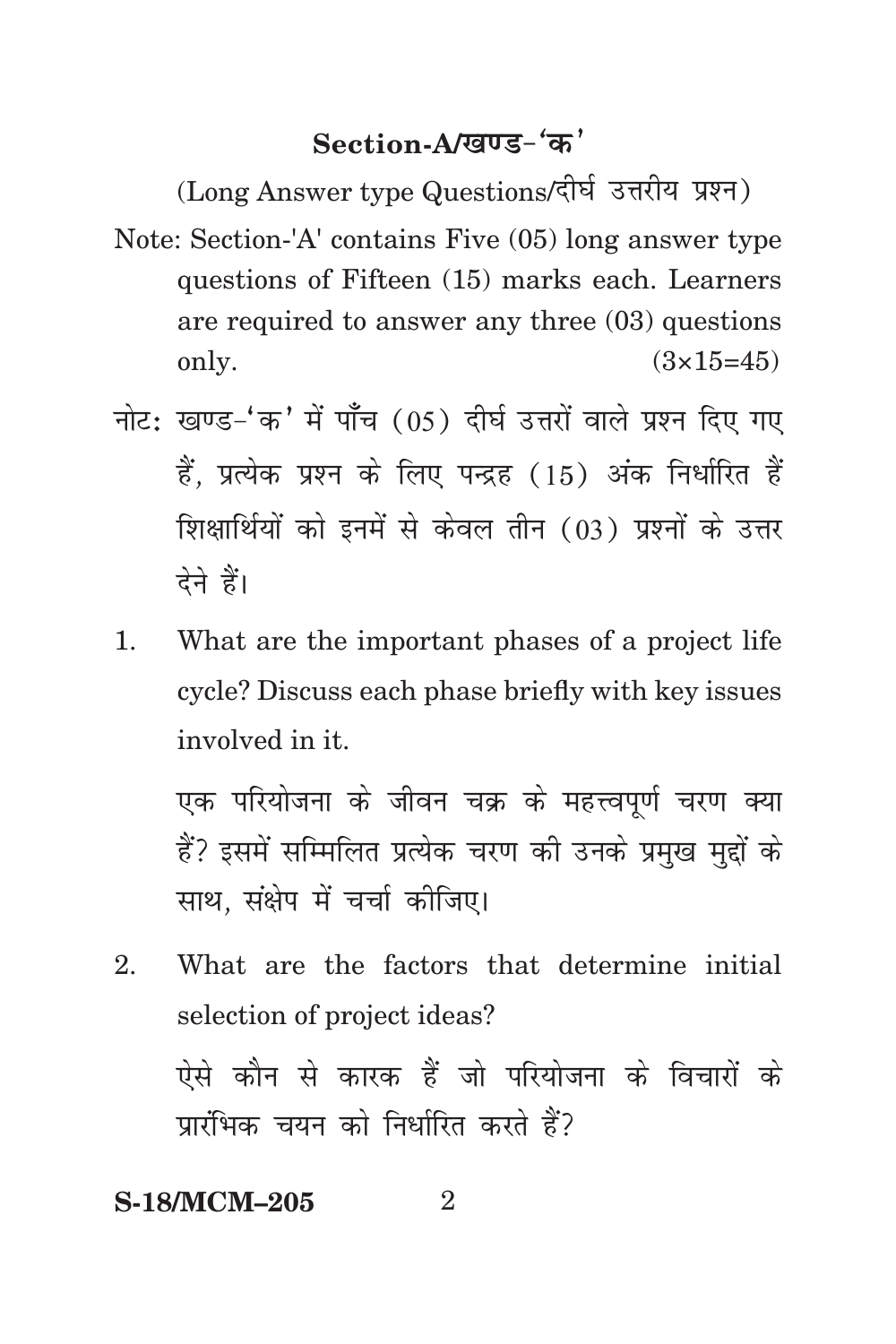3. Explain the importance of market feasibility and technical feasibility in ensuring success in the operation phase of the project.

परियोजना के संचालन चरण में सफलता सनिश्चत करने में बाजार-व्यवहार्यता तथा तकनीकी-व्यवहार्यता के महत्त्व को व्याख्या कोजिए।

4. What do you mean by Social Cost Benefit Analysis? Discuss the importance of Social Cost Benefit Analysis for developing economies.

सामाजिक लागत-लाभ विश्लेषण से आपका क्या अभिप्राय है? विकासशील अर्थव्यवस्थाओं के लिए सामाजिक लागत लाभ विश्लेषण के महत्त्व पर चर्चा कीजिए।

5. What is Network Analysis? Briefly explain the areas of application of network analysis. जाल विश्लेषण क्या है? जाल विश्लेषण के अनप्रयोग के क्षेत्रों की व्याख्या कीजिए।

## Section-B/*खण्ड-ख*

(Short answer type questions/ लघु उत्तरीय प्रश्न)

Note: Section -'B' contains Eight (08) short answer type questions of Seven (07) marks each. Learners are required to answer any Five (05) questions only.  $(5 \times 7 = 35)$